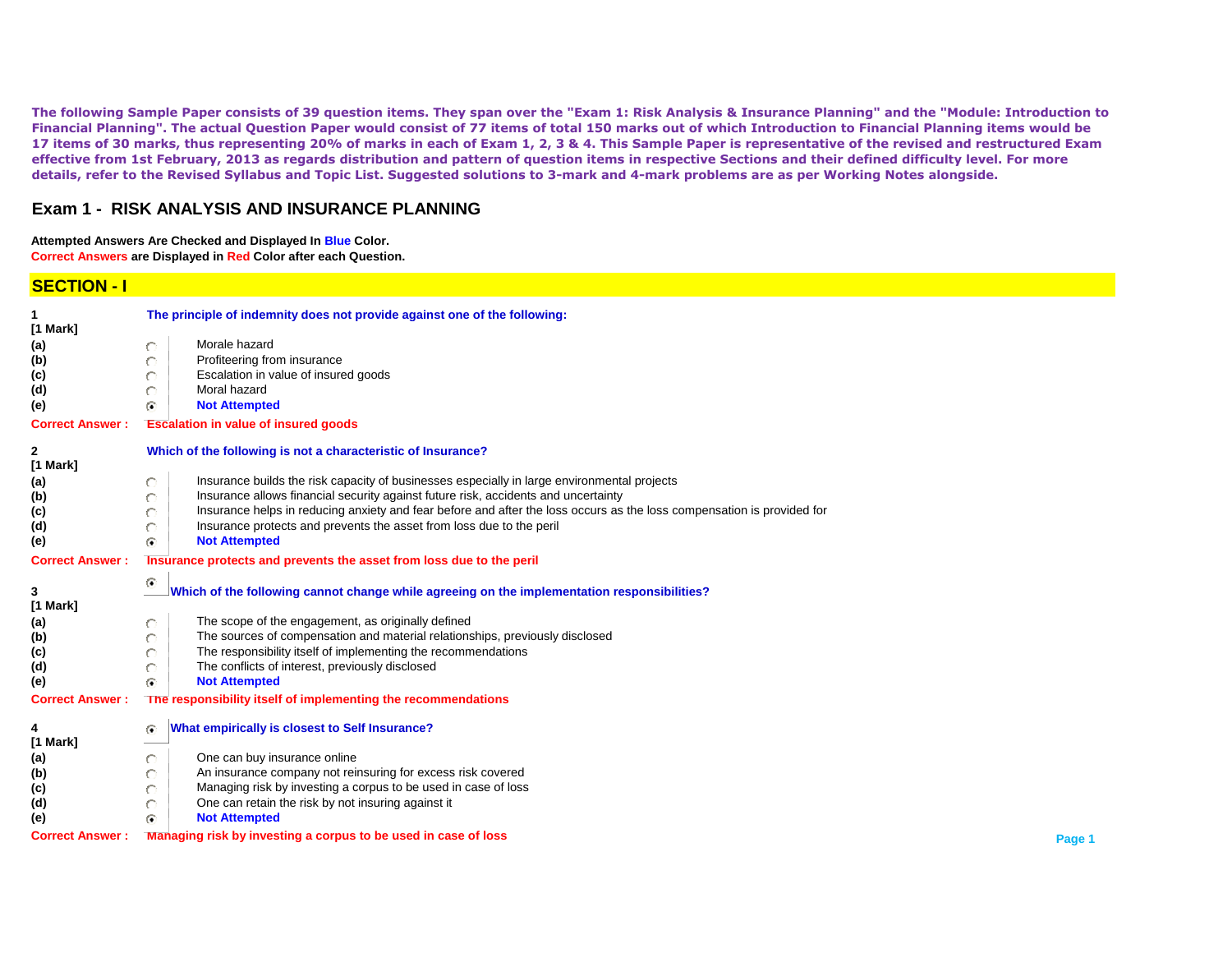|                        | $\mathbf G$                                                                                                                                                           |  |  |  |
|------------------------|-----------------------------------------------------------------------------------------------------------------------------------------------------------------------|--|--|--|
| 5                      | The principle of proximate cause helps in insurance in ascertaining                                                                                                   |  |  |  |
| [1 Mark]               |                                                                                                                                                                       |  |  |  |
| (a)                    | the principal cause that sets in motion a chain of events inflicting the loss<br>O                                                                                    |  |  |  |
| (b)                    | the most immediate cause which inflicts the loss irrespective of the chain of events                                                                                  |  |  |  |
| (c)                    | the most severe cause in the chain of events leading to the loss                                                                                                      |  |  |  |
| (d)                    | the nearest cause in a chain of events which can be identified for admissibility of insurance claim                                                                   |  |  |  |
|                        |                                                                                                                                                                       |  |  |  |
| (e)                    | <b>Not Attempted</b><br>G                                                                                                                                             |  |  |  |
| <b>Correct Answer:</b> | the principal cause that sets in motion a chain of events inflicting the loss                                                                                         |  |  |  |
|                        | $\mathbf{G}$                                                                                                                                                          |  |  |  |
| 6                      | In establishing relationship with the client, which of the following situations of conflict of interest is not foreseen in the Financial Planning Practice Standards? |  |  |  |
|                        |                                                                                                                                                                       |  |  |  |
| [2 Marks]              |                                                                                                                                                                       |  |  |  |
| (a)                    | Any circumstances or relationships or facts that would place CFP practitioner's interests in conflict with the client's interests<br>O                                |  |  |  |
| (b)                    | Any advice that would be in conflict with financial products/services industry's business interests                                                                   |  |  |  |
| (c)                    | Any personal conflict that would affect a CFP practitioner's ability to work successfully with the client                                                             |  |  |  |
| (d)                    | Any circumstances or relationships or facts that would place the interests of one client in conflict with another client<br>O                                         |  |  |  |
|                        | <b>Not Attempted</b>                                                                                                                                                  |  |  |  |
| (e)                    | G                                                                                                                                                                     |  |  |  |
| <b>Correct Answer:</b> | Any advice that would be in conflict with financial products/services industry's business interests                                                                   |  |  |  |
|                        |                                                                                                                                                                       |  |  |  |
|                        | $\bullet$                                                                                                                                                             |  |  |  |
| $\overline{7}$         | Which of the following statement is nearest to the concept of insurance?                                                                                              |  |  |  |
| [2 Marks]              |                                                                                                                                                                       |  |  |  |
| (a)                    | Insurance helps business entities to recoup some of the losses incurred in the normal course of their business operations<br>O                                        |  |  |  |
| (b)                    | Insurance helps in regular savings by reducing income tax liability                                                                                                   |  |  |  |
| (c)                    | Insurance helps restore the former financial position of the insured in the vent of loss due occurrence of the perilous event                                         |  |  |  |
| (d)                    | Insurance helps individuals to be carefree of contingencies affecting their life and assets                                                                           |  |  |  |
| (e)                    | <b>Not Attempted</b><br>G.                                                                                                                                            |  |  |  |
| <b>Correct Answer:</b> | Insurance helps restore the former financial position of the insured in the vent of loss due occurrence of the perilous event                                         |  |  |  |
|                        |                                                                                                                                                                       |  |  |  |
|                        | $\mathbf{G}$                                                                                                                                                          |  |  |  |
| 8                      | In pooling of risk, several insurance companies create a risk pool of funds for covering certain risks. Which of the following is not intended in risk pools?         |  |  |  |
| [2 Marks]              |                                                                                                                                                                       |  |  |  |
| (a)                    | Insurance companies are able to extend insurance to individuals or businesses likely to create sizable claims.<br>O                                                   |  |  |  |
| (b)                    | In case of catastrophic events, insurance companies spread the loss amongst all members.                                                                              |  |  |  |
| (c)                    | The pool account acts like a buffer to absorb the excess risk covered by individual participating insurers for all types of risk.                                     |  |  |  |
| (d)                    | This helps private insurers to carry out business by spreading excess risk and providing more competitive premiums to individual customers.                           |  |  |  |
| (e)                    | <b>Not Attempted</b><br>$\bullet$                                                                                                                                     |  |  |  |
| <b>Correct Answer:</b> | The pool account acts like a buffer to absorb the excess risk covered by individual participating insurers for all types of risk.                                     |  |  |  |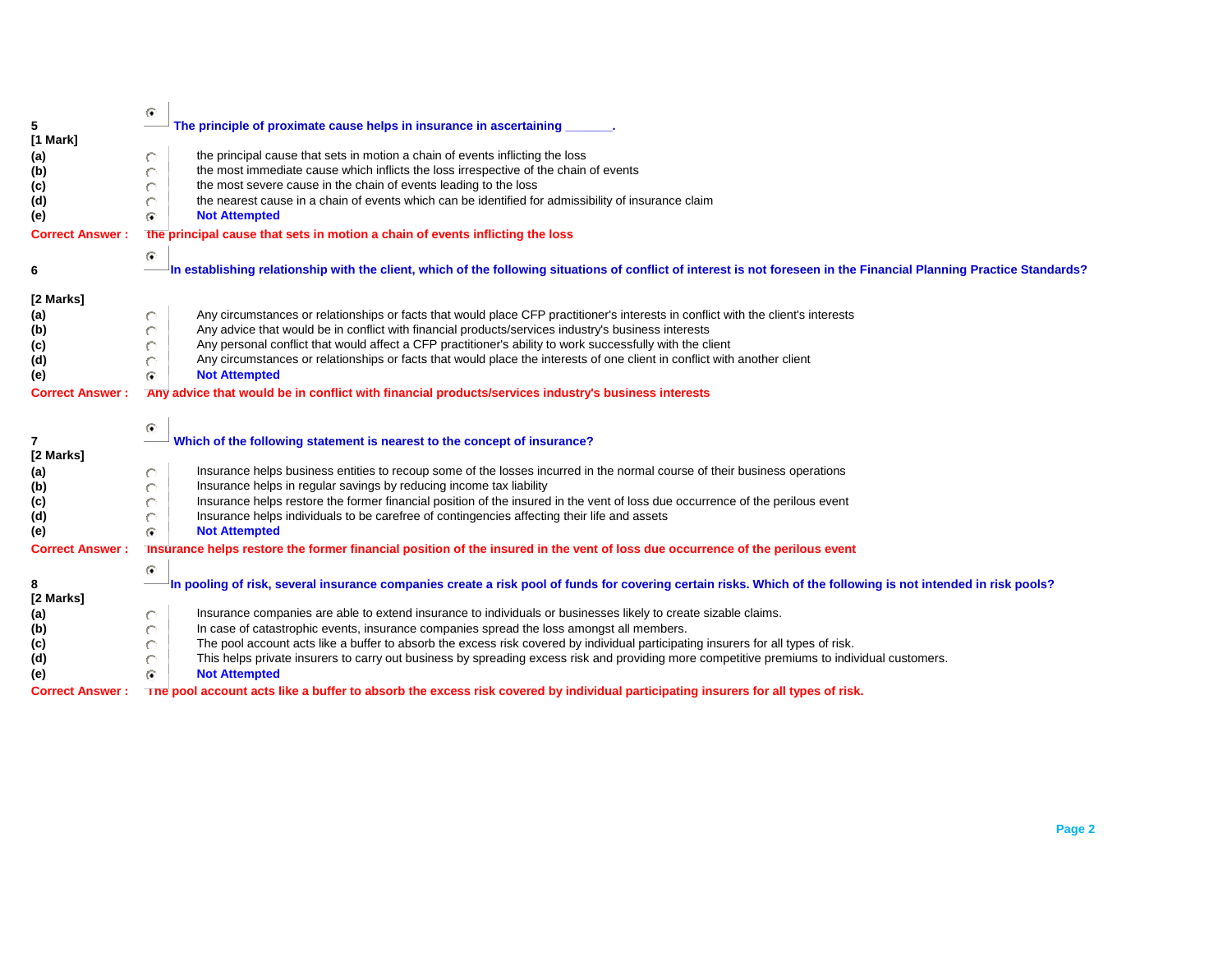## **SECTION - II**

| 1<br>$[1$ Mark]        | The deductible is _                                                                                                                     |        |  |  |  |  |
|------------------------|-----------------------------------------------------------------------------------------------------------------------------------------|--------|--|--|--|--|
| (a)                    | the amount that is deducted from the premium as mortality charge<br>O                                                                   |        |  |  |  |  |
| (b)                    | the amount of unpaid premiums deducted from the amount of claim<br>O                                                                    |        |  |  |  |  |
|                        | the sharing of costs incurred between the insurer and the insured according to a specific formula                                       |        |  |  |  |  |
| (c)                    | the expenses borne by the claimant before an insurer will pay any compensation                                                          |        |  |  |  |  |
| (d)                    | <b>Not Attempted</b><br>r.                                                                                                              |        |  |  |  |  |
| (e)                    |                                                                                                                                         |        |  |  |  |  |
| <b>Correct Answer:</b> | the expenses borne by the claimant before an insurer will pay any compensation                                                          |        |  |  |  |  |
| $\mathbf{2}$           | Which of the following is not a regulatory objective of rate making?                                                                    |        |  |  |  |  |
| [1 Mark]               |                                                                                                                                         |        |  |  |  |  |
| (a)                    | Expanding insurance density                                                                                                             |        |  |  |  |  |
| (b)                    | Insurer solvency<br>O                                                                                                                   |        |  |  |  |  |
| (c)                    | Non-discriminatory premiums                                                                                                             |        |  |  |  |  |
| (d)                    | Consumer protection                                                                                                                     |        |  |  |  |  |
| (e)                    | <b>Not Attempted</b><br>G.                                                                                                              |        |  |  |  |  |
| <b>Correct Answer:</b> | <b>Expanding insurance density</b>                                                                                                      |        |  |  |  |  |
|                        | G                                                                                                                                       |        |  |  |  |  |
| 3                      | The Foreign Exchange (Forex) market does all of the following except:                                                                   |        |  |  |  |  |
| $[1$ Mark]             |                                                                                                                                         |        |  |  |  |  |
| (a)                    | It assists in curbing speculation in the value of currencies.<br>O                                                                      |        |  |  |  |  |
| (b)                    | It facilitates in transferring the currency risk from the risk averse to the risk takers.<br>O                                          |        |  |  |  |  |
| (c)                    | It determines the relative values of different currencies.                                                                              |        |  |  |  |  |
| (d)                    | It assists international trade and investment by enabling currency conversion.                                                          |        |  |  |  |  |
| (e)                    | <b>Not Attempted</b><br>G                                                                                                               |        |  |  |  |  |
| <b>Correct Answer:</b> | It assists in curbing speculation in the value of currencies.                                                                           |        |  |  |  |  |
|                        |                                                                                                                                         |        |  |  |  |  |
|                        | G                                                                                                                                       |        |  |  |  |  |
| 4                      | Recession is defined as                                                                                                                 |        |  |  |  |  |
| $[1$ Mark]             |                                                                                                                                         |        |  |  |  |  |
| (a)                    | a receding liquidity levels with the bankers due to an increased demand of money in the economy<br>O                                    |        |  |  |  |  |
| (b)                    | increased spending as a result of improved employment prospects and income levels<br>O                                                  |        |  |  |  |  |
| (c)                    | a rise in the general price level of goods and services in an economy over a period of time<br>O                                        |        |  |  |  |  |
| (d)                    | a significant decline in the economic activity that lasts longer, from a few months to a few years<br>O                                 |        |  |  |  |  |
| (e)                    | <b>Not Attempted</b><br>G                                                                                                               |        |  |  |  |  |
| <b>Correct Answer:</b> | a significant decline in the economic activity that lasts longer, from a few months to a few years                                      |        |  |  |  |  |
| 5<br>[2 Marks]         | The classification of insurance contract as aleatory contract means that<br>G                                                           |        |  |  |  |  |
| (a)                    | the value admissible as benefit or compensation to the insured are not equal even if the perilous event is same and simultaneous        |        |  |  |  |  |
| (b)                    | the entire book of business written by the insurer is based on the premise that the values exchanged by contracting parties are unequal |        |  |  |  |  |
| (c)                    | the insured stands to benefit on a reducing scale if the perilous event is shifted away from the date of contract                       |        |  |  |  |  |
| (d)                    | the values exchanged by the contracting parties are not necessarily equal and may change reciprocally in the event of loss              |        |  |  |  |  |
| (e)                    | <b>Not Attempted</b><br>G                                                                                                               |        |  |  |  |  |
|                        |                                                                                                                                         |        |  |  |  |  |
| <b>Correct Answer:</b> | the values exchanged by the contracting parties are not necessarily equal and may change reciprocally in the event of loss              | Page 3 |  |  |  |  |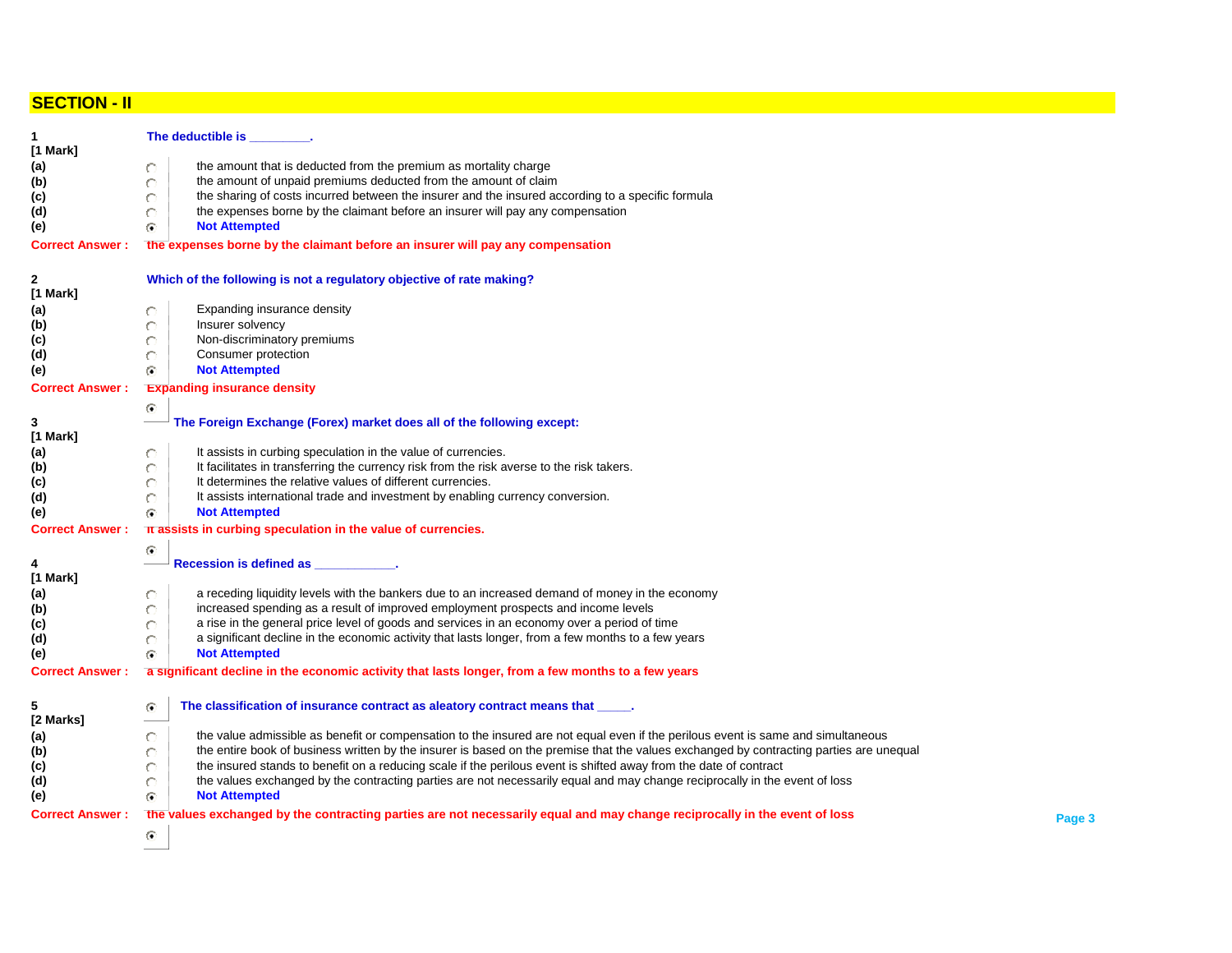$\odot$ 

| 6                      | A training institute bought 50 computers at a total cost installed for Rs. 25 lakh. The set up came into operation on 1st April, 2012. The cost of a similar new computer<br>in due course declined to Rs. 42,000. The industry norm of the depreciation charged on the computers is 30% on written down value basis. At what appropriate value<br>he should insure the set up on next due date 1st April, 2013?                                                                                                                                                                                                                                                                                                             |  |  |
|------------------------|------------------------------------------------------------------------------------------------------------------------------------------------------------------------------------------------------------------------------------------------------------------------------------------------------------------------------------------------------------------------------------------------------------------------------------------------------------------------------------------------------------------------------------------------------------------------------------------------------------------------------------------------------------------------------------------------------------------------------|--|--|
| [3 Marks]              |                                                                                                                                                                                                                                                                                                                                                                                                                                                                                                                                                                                                                                                                                                                              |  |  |
|                        | Rs. 25 lakh<br>Õ                                                                                                                                                                                                                                                                                                                                                                                                                                                                                                                                                                                                                                                                                                             |  |  |
| (a)                    | Rs. 14.7 lakh                                                                                                                                                                                                                                                                                                                                                                                                                                                                                                                                                                                                                                                                                                                |  |  |
| (b)                    |                                                                                                                                                                                                                                                                                                                                                                                                                                                                                                                                                                                                                                                                                                                              |  |  |
| (c)                    | Rs. 17.5 lakh                                                                                                                                                                                                                                                                                                                                                                                                                                                                                                                                                                                                                                                                                                                |  |  |
| (d)                    | Rs. 21 lakh                                                                                                                                                                                                                                                                                                                                                                                                                                                                                                                                                                                                                                                                                                                  |  |  |
| (e)                    | <b>Not Attempted</b><br>r.                                                                                                                                                                                                                                                                                                                                                                                                                                                                                                                                                                                                                                                                                                   |  |  |
| <b>Correct Answer:</b> | <b>KS. 14.7 lakh</b>                                                                                                                                                                                                                                                                                                                                                                                                                                                                                                                                                                                                                                                                                                         |  |  |
| $\overline{7}$         | A With Profit life insurance policy with a track record of offering bonuses at Rs. 50 per thousand sum assured (SA) has a premium differential of Rs. 30 per thousand                                                                                                                                                                                                                                                                                                                                                                                                                                                                                                                                                        |  |  |
|                        | SA from the similar pure term policy. The corresponding pure term cover of 20 years and SA Rs. 12 lakh is available at Rs. 7,860 p.a. Your client has recently paid 16th<br>premium in the With Profit policy. You evaluate the differential returns from With Profit policy in case of mortality today from the perspective of 8% p.a. return. You find                                                                                                                                                                                                                                                                                                                                                                     |  |  |
| [3 Marks]              | that                                                                                                                                                                                                                                                                                                                                                                                                                                                                                                                                                                                                                                                                                                                         |  |  |
| (a)                    | The return on with profit policy is lower by 3.35% p.a.<br>Õ                                                                                                                                                                                                                                                                                                                                                                                                                                                                                                                                                                                                                                                                 |  |  |
| (b)                    | The return on with profit policy is lower by 2.22% p.a.<br>O                                                                                                                                                                                                                                                                                                                                                                                                                                                                                                                                                                                                                                                                 |  |  |
| (c)                    | The return on with profit policy is lower by 4.41% p.a.<br>O                                                                                                                                                                                                                                                                                                                                                                                                                                                                                                                                                                                                                                                                 |  |  |
| (d)                    | The return on with profit policy is lower by 5.10% p.a.                                                                                                                                                                                                                                                                                                                                                                                                                                                                                                                                                                                                                                                                      |  |  |
| (e)                    | <b>Not Attempted</b><br>G.                                                                                                                                                                                                                                                                                                                                                                                                                                                                                                                                                                                                                                                                                                   |  |  |
| <b>Correct Answer:</b> | The return on with profit policy is lower by 2.22% p.a.                                                                                                                                                                                                                                                                                                                                                                                                                                                                                                                                                                                                                                                                      |  |  |
| 8                      | Mr. A has a gross annual salary of Rs. 10 lakh of which he saves 25% including mandatory savings and voluntary systematic investments. Another 35% goes towards<br>servicing of housing and car loans and taxes. His Financial Planner advises him to accumulate 8 months' household expenses in liquid funds. He changes job and<br>expects an immediate rise of 30% in his gross income. The incremental effect in his mandatory savings and taxes would respectively be 1.5% and 3% of his revised<br>gross income. You estimate that other heads would not change materially except his household expenses which would rise by 8% due to child education. How many<br>months will it take to accumulate liquid reserves? |  |  |
| [3 Marks]              |                                                                                                                                                                                                                                                                                                                                                                                                                                                                                                                                                                                                                                                                                                                              |  |  |
| (a)                    | 13 months<br>O                                                                                                                                                                                                                                                                                                                                                                                                                                                                                                                                                                                                                                                                                                               |  |  |
| (b)                    | 14 months<br>O                                                                                                                                                                                                                                                                                                                                                                                                                                                                                                                                                                                                                                                                                                               |  |  |
| (c)                    | 15 months<br>O                                                                                                                                                                                                                                                                                                                                                                                                                                                                                                                                                                                                                                                                                                               |  |  |
| (d)                    | 16 months<br>O                                                                                                                                                                                                                                                                                                                                                                                                                                                                                                                                                                                                                                                                                                               |  |  |
| (e)                    | <b>Not Attempted</b><br>G                                                                                                                                                                                                                                                                                                                                                                                                                                                                                                                                                                                                                                                                                                    |  |  |
| <b>Correct Answer:</b> | 16 months                                                                                                                                                                                                                                                                                                                                                                                                                                                                                                                                                                                                                                                                                                                    |  |  |
| 9                      | A businessman bought a piece of land in March, 2002 for Rs. 80 lakh. He got a factory built on the land at a cost of Rs. 90 lakh, the factory became operational on 1st<br>September, 2005. The land prices have appreciated at 15% per annum in the period and the construction cost has escalated at 12% per annum since 2005. At what<br>value the factory should be insured in April, 2013 on Market Value basis if the depreciation on factory premises is charged at 6% per annum on straight line method?                                                                                                                                                                                                             |  |  |
|                        |                                                                                                                                                                                                                                                                                                                                                                                                                                                                                                                                                                                                                                                                                                                              |  |  |
| [4 Marks]              |                                                                                                                                                                                                                                                                                                                                                                                                                                                                                                                                                                                                                                                                                                                              |  |  |
| (a)                    | Rs. 2.43 crore<br>O                                                                                                                                                                                                                                                                                                                                                                                                                                                                                                                                                                                                                                                                                                          |  |  |
| (b)                    | Rs. 76 lakh<br>O                                                                                                                                                                                                                                                                                                                                                                                                                                                                                                                                                                                                                                                                                                             |  |  |
| (c)                    | <b>Rs. 1.16 crore</b><br>O                                                                                                                                                                                                                                                                                                                                                                                                                                                                                                                                                                                                                                                                                                   |  |  |
| (d)                    | <b>Rs. 3.09 crore</b>                                                                                                                                                                                                                                                                                                                                                                                                                                                                                                                                                                                                                                                                                                        |  |  |
| (e)                    | <b>Not Attempted</b><br>G                                                                                                                                                                                                                                                                                                                                                                                                                                                                                                                                                                                                                                                                                                    |  |  |
| <b>Correct Answer:</b> | <b>Rs. 1.16 crore</b><br>Page 4                                                                                                                                                                                                                                                                                                                                                                                                                                                                                                                                                                                                                                                                                              |  |  |
|                        |                                                                                                                                                                                                                                                                                                                                                                                                                                                                                                                                                                                                                                                                                                                              |  |  |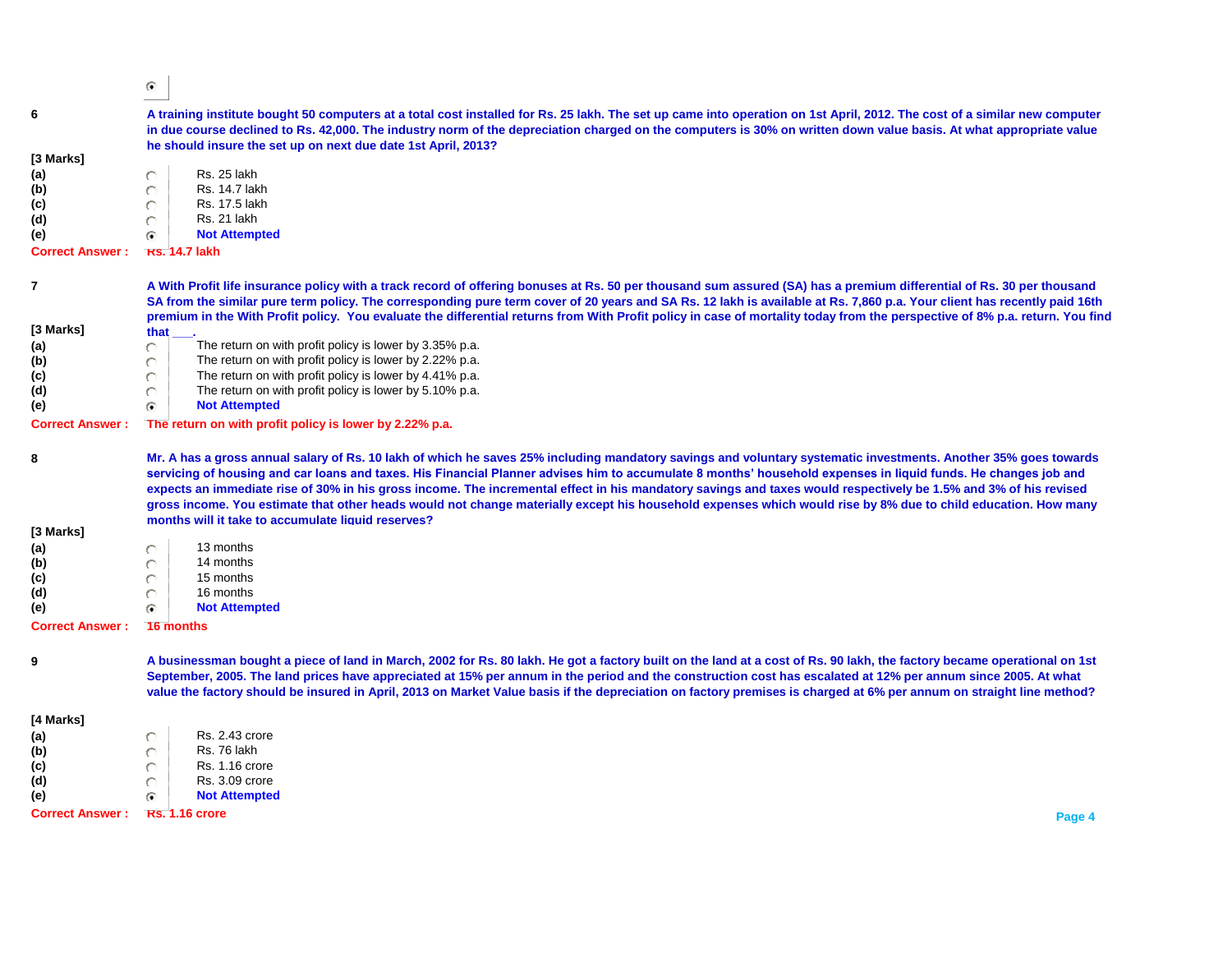| <b>SECTION - III</b>       |                                                                                                                                                                                                                                                                                                                                                                                                                                                                    |  |  |  |  |
|----------------------------|--------------------------------------------------------------------------------------------------------------------------------------------------------------------------------------------------------------------------------------------------------------------------------------------------------------------------------------------------------------------------------------------------------------------------------------------------------------------|--|--|--|--|
| 1                          | The following is not a factor when identifying the life insurance need of a client?                                                                                                                                                                                                                                                                                                                                                                                |  |  |  |  |
| [1 Mark]                   |                                                                                                                                                                                                                                                                                                                                                                                                                                                                    |  |  |  |  |
| (a)                        | Non-earning dependents having definite life goals<br>O                                                                                                                                                                                                                                                                                                                                                                                                             |  |  |  |  |
| (b)                        | Tax saving potential<br>O                                                                                                                                                                                                                                                                                                                                                                                                                                          |  |  |  |  |
| (c)<br>(d)                 | O<br>Uncovered financial liabilities<br>Existing financial and other assets<br>O                                                                                                                                                                                                                                                                                                                                                                                   |  |  |  |  |
| (e)                        | <b>Not Attempted</b><br>G                                                                                                                                                                                                                                                                                                                                                                                                                                          |  |  |  |  |
| <b>Correct Answer:</b>     | <b>Tax saving potential</b>                                                                                                                                                                                                                                                                                                                                                                                                                                        |  |  |  |  |
|                            | ۵<br>The Internal Rate of Return (IRR) is __________.                                                                                                                                                                                                                                                                                                                                                                                                              |  |  |  |  |
| $\mathbf{2}$<br>[1 Mark]   |                                                                                                                                                                                                                                                                                                                                                                                                                                                                    |  |  |  |  |
| (a)                        | The real rate of return indicating the actual purchasing power derived from an investment<br>O                                                                                                                                                                                                                                                                                                                                                                     |  |  |  |  |
| (b)                        | The gross return obtained from an investment over the entire period of investment duration<br>O                                                                                                                                                                                                                                                                                                                                                                    |  |  |  |  |
| (c)                        | The rate of interest which is internally decided by an institution as desirable for evaluating the profitability of projects<br>O                                                                                                                                                                                                                                                                                                                                  |  |  |  |  |
| (d)                        | The discount rate that reduces to zero the net present value of a stream of income inflows and outflows<br>O                                                                                                                                                                                                                                                                                                                                                       |  |  |  |  |
| (e)                        | G.<br><b>Not Attempted</b>                                                                                                                                                                                                                                                                                                                                                                                                                                         |  |  |  |  |
| <b>Correct Answer:</b>     | The discount rate that reduces to zero the net present value of a stream of income inflows and outflows                                                                                                                                                                                                                                                                                                                                                            |  |  |  |  |
| 3                          | Economic Value of Human Life is best computed as ____<br>G.                                                                                                                                                                                                                                                                                                                                                                                                        |  |  |  |  |
| [2 Marks]                  |                                                                                                                                                                                                                                                                                                                                                                                                                                                                    |  |  |  |  |
| (a)                        | Present value of net economic contribution till productive earning life discounted at a suitable rate of investment<br>O                                                                                                                                                                                                                                                                                                                                           |  |  |  |  |
| (b)                        | Present value of all future earnings till the expected life of an individual discounted at expected rate of inflation<br>O                                                                                                                                                                                                                                                                                                                                         |  |  |  |  |
| (c)                        | Present value of all future expenses till the expected life of an individual discounted at expected rate of inflation<br>O                                                                                                                                                                                                                                                                                                                                         |  |  |  |  |
| (d)                        | Future value of annual present earnings taken for all productive future years at a suitable rate of growth of income<br>O                                                                                                                                                                                                                                                                                                                                          |  |  |  |  |
| (e)                        | <b>Not Attempted</b><br>G                                                                                                                                                                                                                                                                                                                                                                                                                                          |  |  |  |  |
| <b>Correct Answer:</b>     | Present value of net economic contribution till productive earning life discounted at a suitable rate of investment                                                                                                                                                                                                                                                                                                                                                |  |  |  |  |
| 4                          | An executive purchased an annuity for a lump sum Rs. 85 lakh when he was of 53 years and had in dependents a non-working spouse of age 48 and a son of age 25.<br>On reaching age 60, he expects at least one, himself or his spouse, to survive till 85 years and contracts an immediate life annuity with return of purchase price at Rs.<br>10.15 lakh p.a. vested against the purchase price of Rs. 1.61 crore. What return is expected from the vesting date? |  |  |  |  |
| [3 Marks]                  |                                                                                                                                                                                                                                                                                                                                                                                                                                                                    |  |  |  |  |
| (a)                        | 6.73% p.a.<br>O                                                                                                                                                                                                                                                                                                                                                                                                                                                    |  |  |  |  |
| (b)                        | 5.76% p.a.<br>O                                                                                                                                                                                                                                                                                                                                                                                                                                                    |  |  |  |  |
| (c)                        | 4.25% p.a.<br>O                                                                                                                                                                                                                                                                                                                                                                                                                                                    |  |  |  |  |
| (d)                        | 5.17% p.a.<br>O                                                                                                                                                                                                                                                                                                                                                                                                                                                    |  |  |  |  |
| (e)                        | <b>Not Attempted</b><br>$\bullet$                                                                                                                                                                                                                                                                                                                                                                                                                                  |  |  |  |  |
| <b>Correct Answer:</b>     | $6.73%$ p.a.                                                                                                                                                                                                                                                                                                                                                                                                                                                       |  |  |  |  |
| 5                          | O<br>Mr. A has invested in an instrument for three years. The instrument has produced a return of 11%,15% and 12% in the three years. You as Mr. A's advisor have<br>observed that the ruling inflation in these three years respectively was 4%,7% and 8%. You find the real rate of return which Mr. A has received as _____.                                                                                                                                    |  |  |  |  |
| [3 Marks]                  |                                                                                                                                                                                                                                                                                                                                                                                                                                                                    |  |  |  |  |
| (a)                        | 5.65% p.a.<br>O                                                                                                                                                                                                                                                                                                                                                                                                                                                    |  |  |  |  |
| (b)                        | 7.08% p.a.<br>O                                                                                                                                                                                                                                                                                                                                                                                                                                                    |  |  |  |  |
| (c)                        | 5.96% p.a.<br>O                                                                                                                                                                                                                                                                                                                                                                                                                                                    |  |  |  |  |
| (d)                        | 6.32% p.a.<br>O                                                                                                                                                                                                                                                                                                                                                                                                                                                    |  |  |  |  |
| (e)                        | G<br><b>Not Attempted</b>                                                                                                                                                                                                                                                                                                                                                                                                                                          |  |  |  |  |
| Correct Answer: 5.96% p.a. | Page 5                                                                                                                                                                                                                                                                                                                                                                                                                                                             |  |  |  |  |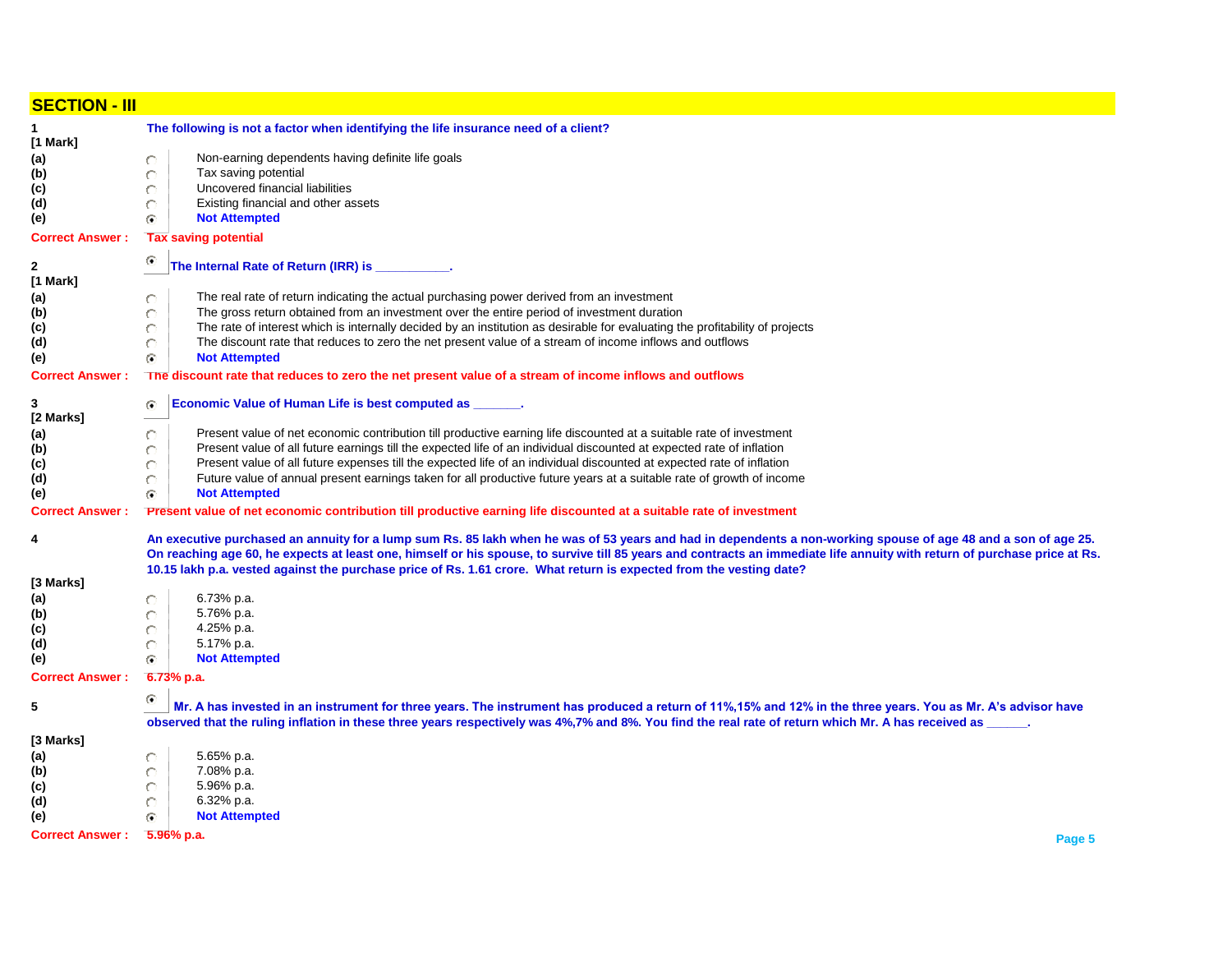| 6                          | G<br>A family's monthly expenditure is Rs. 40,000. The earner accounts for 15% of the expense. He wants to cover his family's inflation-adjusted expenses for the next                                                                                                                                                                 |  |
|----------------------------|----------------------------------------------------------------------------------------------------------------------------------------------------------------------------------------------------------------------------------------------------------------------------------------------------------------------------------------|--|
|                            | 40 years considering average inflation at 5.5% p.a. and the investment return at 7.5% p.a. The approximate life insurance needed is _                                                                                                                                                                                                  |  |
| [3 Marks]                  |                                                                                                                                                                                                                                                                                                                                        |  |
| (a)                        | Rs. 53 lakh<br>O                                                                                                                                                                                                                                                                                                                       |  |
| (b)                        | <b>Rs. 1.35 crore</b><br>O                                                                                                                                                                                                                                                                                                             |  |
| (c)                        | <b>Rs. 1.15 crore</b><br>O                                                                                                                                                                                                                                                                                                             |  |
| (d)                        | Rs. 67 lakh<br>O                                                                                                                                                                                                                                                                                                                       |  |
| (e)                        | <b>Not Attempted</b><br>G.                                                                                                                                                                                                                                                                                                             |  |
| <b>Correct Answer:</b>     | <b>Rs. 1.15 crore</b>                                                                                                                                                                                                                                                                                                                  |  |
|                            | G                                                                                                                                                                                                                                                                                                                                      |  |
| 7                          | A single mother, aged 33, earns Rs. 7.5 lakh p.a. out of which taxes and self-expenses account for Rs. 1.5 lakh p.a. Her salary is expected to rise 10% p.a. whereas                                                                                                                                                                   |  |
|                            | taxes and personal expenses are likely to rise by 6% p.a. If she expects to work till 58 years, what economic value can you enumerate on her life, if she is confident of                                                                                                                                                              |  |
|                            | getting a return of 9% p.a. from investments?                                                                                                                                                                                                                                                                                          |  |
| [4 Marks]                  |                                                                                                                                                                                                                                                                                                                                        |  |
| (a)                        | Rs. 1.67 crore                                                                                                                                                                                                                                                                                                                         |  |
| (b)                        | <b>Rs. 1.82 crore</b><br>O<br><b>Rs. 2.10 crore</b>                                                                                                                                                                                                                                                                                    |  |
| (c)<br>(d)                 | O<br>Rs. 1 crore<br>$\circ$                                                                                                                                                                                                                                                                                                            |  |
| (e)                        | <b>Not Attempted</b><br>G.                                                                                                                                                                                                                                                                                                             |  |
| <b>Correct Answer:</b>     | <b>KS. 1.82 crore</b>                                                                                                                                                                                                                                                                                                                  |  |
|                            |                                                                                                                                                                                                                                                                                                                                        |  |
| 8                          | Mr. A had taken a loan of Rs. 40 lakh in July 2010 at a floating rate of interest of 10% p.a for tenure of 20 years from a housing finance company. The company sent a                                                                                                                                                                 |  |
|                            | notice raising the interest rate to 10.75% p.a. effective January 2012 thereby increasing EMI. He decides to refinance the Ioan at 10.25% from a bank which charges a                                                                                                                                                                  |  |
|                            | processing fee of 1% of loan sanctioned. What absolute amount he stands to save in the remaining tenure if the outstanding loan amount as at end of March 2012 is                                                                                                                                                                      |  |
|                            | refinanced so that the new loan terminates as per original tenure?                                                                                                                                                                                                                                                                     |  |
| [4 Marks]                  |                                                                                                                                                                                                                                                                                                                                        |  |
| (a)                        | Rs. 3,60,948<br>O                                                                                                                                                                                                                                                                                                                      |  |
| (b)                        | Rs. 1,92,266<br>O                                                                                                                                                                                                                                                                                                                      |  |
| (c)                        | Rs. 4,90,240<br>O                                                                                                                                                                                                                                                                                                                      |  |
| (d)                        | Rs. 2,39,401<br>O<br><b>Not Attempted</b><br>G.                                                                                                                                                                                                                                                                                        |  |
| (e)                        |                                                                                                                                                                                                                                                                                                                                        |  |
| <b>Correct Answer:</b>     | Rs. 2,39,401                                                                                                                                                                                                                                                                                                                           |  |
|                            |                                                                                                                                                                                                                                                                                                                                        |  |
|                            | G                                                                                                                                                                                                                                                                                                                                      |  |
| 9                          | A company has retirement age as 58 years. An employee at age 35 expected increments of 7% p.a. as per company policy when his annual net earnings were Rs. 6<br>lakh. After 5 years, he got next cadre and his annual net earnings became Rs. 9 lakh. The increments in the revised cadre are at 9% p.a. He had purchased a life cover |  |
|                            | by income replacement method at age 35. What additional cover is required if he expects his investments to yield 9.5% p.a.?                                                                                                                                                                                                            |  |
| [4 Marks]                  |                                                                                                                                                                                                                                                                                                                                        |  |
| (a)                        | Rs. 48 lakh                                                                                                                                                                                                                                                                                                                            |  |
| (b)                        | Rs. 98 lakh<br>O                                                                                                                                                                                                                                                                                                                       |  |
| (c)                        | Rs. 70 lakh                                                                                                                                                                                                                                                                                                                            |  |
| (d)                        | Rs. 57 lakh<br>O                                                                                                                                                                                                                                                                                                                       |  |
| (e)                        | <b>Not Attempted</b><br>G.                                                                                                                                                                                                                                                                                                             |  |
| Correct Answer: Rs.48 lakh | Page 6                                                                                                                                                                                                                                                                                                                                 |  |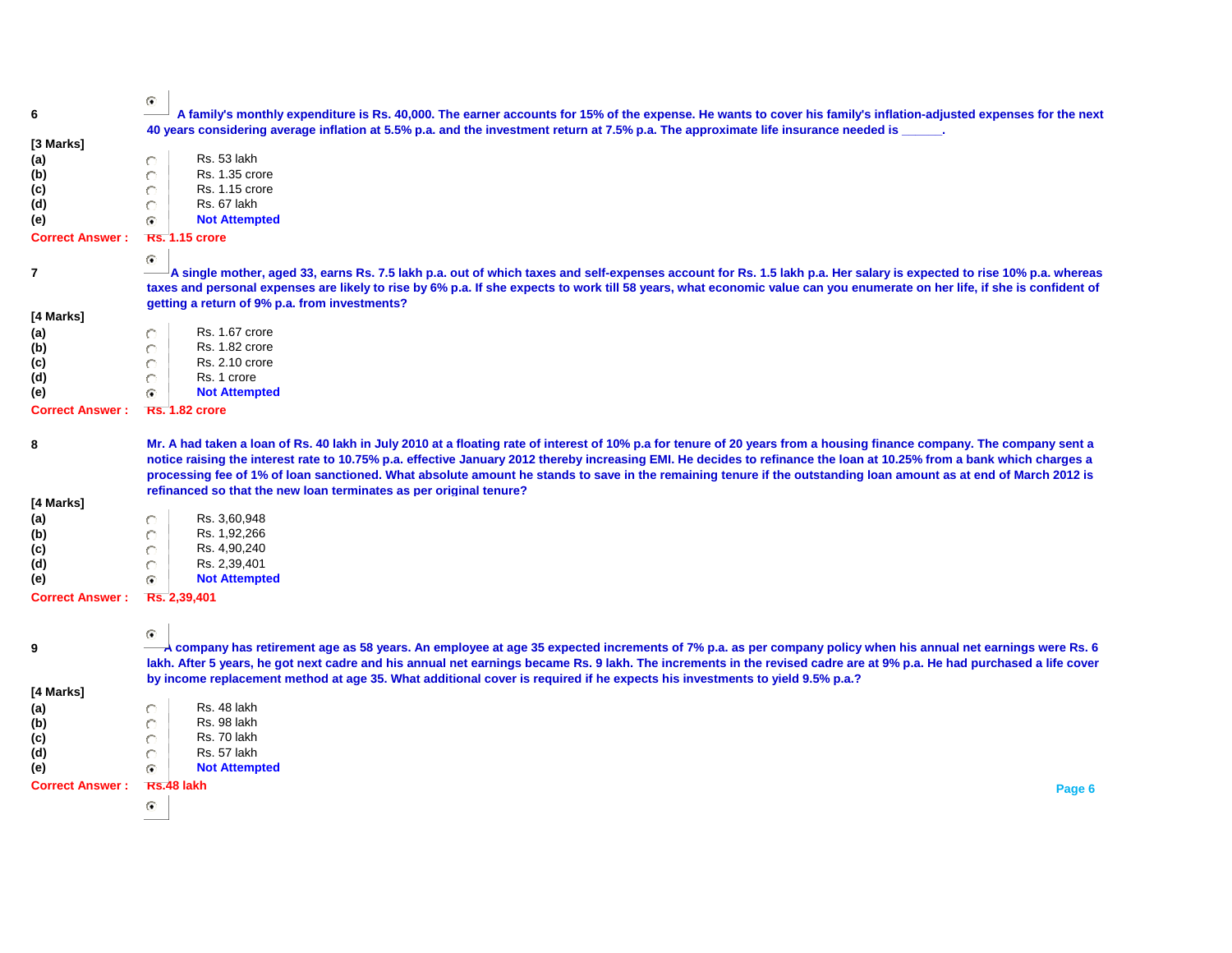## **SECTION - IV**

| $\mathbf{1}$<br>$[1$ Mark] | Under which of the following circumstances personal accident insurance benefit shall be accepted by the insurer?                                                 |        |  |  |  |  |
|----------------------------|------------------------------------------------------------------------------------------------------------------------------------------------------------------|--------|--|--|--|--|
| (a)                        | Death due to gunshot                                                                                                                                             |        |  |  |  |  |
| (b)                        | Self injury due to insanity                                                                                                                                      |        |  |  |  |  |
| (c)                        | Breach of law with criminal intent                                                                                                                               |        |  |  |  |  |
|                            |                                                                                                                                                                  |        |  |  |  |  |
| (d)                        | Accident under the influence of drugs<br>O                                                                                                                       |        |  |  |  |  |
| (e)                        | <b>Not Attempted</b><br>G                                                                                                                                        |        |  |  |  |  |
| <b>Correct Answer:</b>     | Death due to gunshot                                                                                                                                             |        |  |  |  |  |
| $\mathbf{2}$               | Most health insurance policies cover pre-existing illnesses after ______. Get Question                                                                           |        |  |  |  |  |
| [1 Mark]                   |                                                                                                                                                                  |        |  |  |  |  |
| (a)                        | 12 months                                                                                                                                                        |        |  |  |  |  |
| (b)                        | 24 months                                                                                                                                                        |        |  |  |  |  |
| (c)                        | 48 months                                                                                                                                                        |        |  |  |  |  |
| (d)                        | 3 months                                                                                                                                                         |        |  |  |  |  |
| (e)                        | <b>Not Attempted</b><br>G                                                                                                                                        |        |  |  |  |  |
| <b>Correct Answer:</b>     | 48 months                                                                                                                                                        |        |  |  |  |  |
|                            |                                                                                                                                                                  |        |  |  |  |  |
| 3                          | G<br>Which of the following is in adherence with the professional responsibility of a CFP professional towards the client?                                       |        |  |  |  |  |
| [1 Mark]                   |                                                                                                                                                                  |        |  |  |  |  |
|                            | Competing with professionals in specialized services to internalize most deliverables                                                                            |        |  |  |  |  |
| (a)                        | O<br>Referring the client to other professionals for certain duration with transfer of liability                                                                 |        |  |  |  |  |
| (b)                        |                                                                                                                                                                  |        |  |  |  |  |
| (c)                        | Having legitimate difference of opinion on an issue from fellow professionals and the client                                                                     |        |  |  |  |  |
| (d)                        | Managing one's own prejudices and desires to achieve a proper balance of interests                                                                               |        |  |  |  |  |
| (e)                        | <b>Not Attempted</b><br>G                                                                                                                                        |        |  |  |  |  |
| <b>Correct Answer:</b>     | Referring the client to other professionals for certain duration with transfer of liability                                                                      |        |  |  |  |  |
| 4                          | Under Financial Planner Code of Ethics and Professional Responsibility, the principle of Fairness is most appropriately interpreted to mean that a CFP<br>G      |        |  |  |  |  |
|                            | professional would                                                                                                                                               |        |  |  |  |  |
| [2 Marks]                  |                                                                                                                                                                  |        |  |  |  |  |
| (a)                        | assess personal prejudices, feelings and desires in ascertaining the treatment he intended in a similar situation as the client's                                |        |  |  |  |  |
| (b)                        | owe the client all due services meant to be fairly provided, without prejudices and with proper balance of interests                                             |        |  |  |  |  |
| (c)                        | be fair in charging, besides the terms of payment, for the services to be rendered outside the scope of engagement                                               |        |  |  |  |  |
| (d)                        | treat all clients regarding the same service and deliverables fairly equally                                                                                     |        |  |  |  |  |
| (e)                        | <b>Not Attempted</b><br>G                                                                                                                                        |        |  |  |  |  |
| <b>Correct Answer:</b>     | owe the client all due services meant to be fairly provided, without prejudices and with proper balance of interests                                             |        |  |  |  |  |
|                            | G                                                                                                                                                                |        |  |  |  |  |
| 5                          | Which of the following does not portray a true proposition under Keyman Insurance?                                                                               |        |  |  |  |  |
| [2 Marks]                  |                                                                                                                                                                  |        |  |  |  |  |
| (a)                        | The value of insurance is linked to the financials of the company and typically much larger than individual covers<br>O                                          |        |  |  |  |  |
| (b)                        | Premiums paid by the company would not be treated as perquisites in the hands of employees covered under the policy<br>O                                         |        |  |  |  |  |
| (c)                        | The insurance is taken by a business firm on the life of key employee(s) to protect the firm against possible financial losses due to their premature death<br>O |        |  |  |  |  |
| (d)                        | The claim amount is exempt under Section 10 (10D) of the Income-tax Act, 1961 if the company is paying the premiums<br>O                                         |        |  |  |  |  |
| (e)                        | <b>Not Attempted</b><br>G                                                                                                                                        |        |  |  |  |  |
| <b>Correct Answer:</b>     | The claim amount is exempt under Section 10 (10D) of the Income-tax Act, 1961 if the company is paying the premiums                                              | Page 7 |  |  |  |  |
|                            |                                                                                                                                                                  |        |  |  |  |  |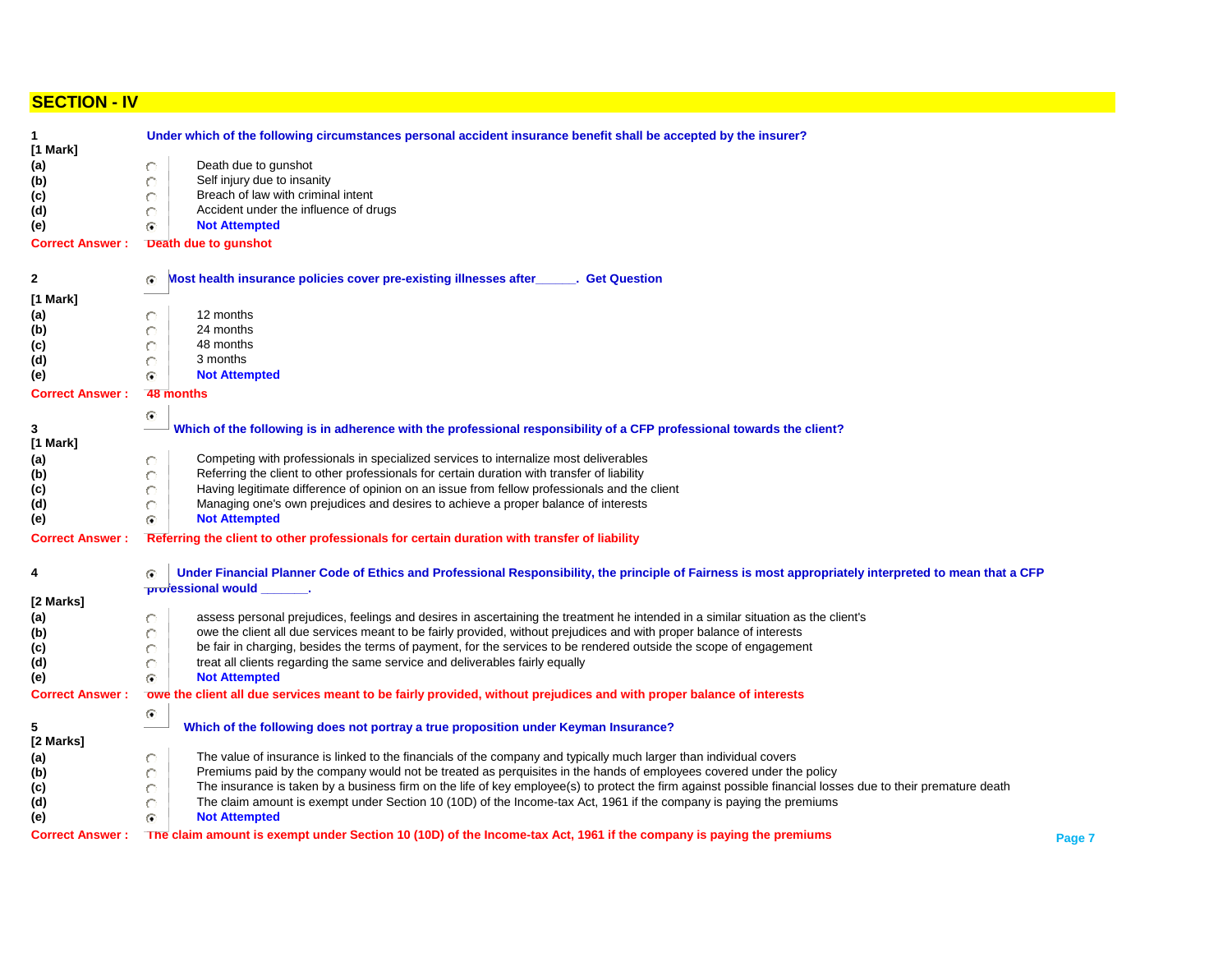| 6                             | G.<br>A departmental store has rented a space in a Mall. The Store took insurance of goods housed in the shop for a value of Rs. 2.1 crore. The surveyor assessed the<br>average value of goods stored at the facility at Rs. 2.5 crore. The Store in its quarterly stock taking on 31st December 2012 assessed value of the goods at landed cost                                                                                                                                                                                                                                                                                                                                   |  |  |
|-------------------------------|-------------------------------------------------------------------------------------------------------------------------------------------------------------------------------------------------------------------------------------------------------------------------------------------------------------------------------------------------------------------------------------------------------------------------------------------------------------------------------------------------------------------------------------------------------------------------------------------------------------------------------------------------------------------------------------|--|--|
| [3 Marks]<br>(a)<br>(b)       | of Rs. 1.8 crore. On 17th January 2013 the Store had a major fire destroying all goods stored therein. The Store as per sales records had sold goods for Rs. 35 lakh in<br>the interim, making a profit of Rs.7.5 lakh. The admissible amount of claim should be<br>Rs. 128.10 lakh<br>Rs. 121.80 lakh                                                                                                                                                                                                                                                                                                                                                                              |  |  |
| (c)<br>(d)<br>(e)             | Rs. 124.29 lakh<br>Rs. 145 lakh                                                                                                                                                                                                                                                                                                                                                                                                                                                                                                                                                                                                                                                     |  |  |
| <b>Correct Answer:</b>        | <b>Not Attempted</b><br>r.<br><b>Rs. 128.10 lakh</b>                                                                                                                                                                                                                                                                                                                                                                                                                                                                                                                                                                                                                                |  |  |
|                               | An entrepreneur setting up a leather processing unit purchased a land in 2006 for Rs. 50 lakh and got specialized construction done in 2007 for Rs. 1.6 crore. In March,<br>2008 the processing plant was constructed at a cost of Rs. 2 crore. The cost of such construction and plant are escalating at 10% p.a. The corrosive nature of<br>chemicals requires depreciation on plant as well as premises at 15% p.a. on written down value basis. As in 2013, what additional reserves should be created by the<br>company apart from depreciation reserves and the residual insured value of plant and premises to reinstate the facility in case it is destroyed in a calamity? |  |  |
| [4 Marks]                     |                                                                                                                                                                                                                                                                                                                                                                                                                                                                                                                                                                                                                                                                                     |  |  |
| (a)                           | <b>Rs. 3.34 crore</b>                                                                                                                                                                                                                                                                                                                                                                                                                                                                                                                                                                                                                                                               |  |  |
| (b)                           | <b>Rs. 2.45 crore</b>                                                                                                                                                                                                                                                                                                                                                                                                                                                                                                                                                                                                                                                               |  |  |
| (c)                           | <b>Rs. 2.20 crore</b>                                                                                                                                                                                                                                                                                                                                                                                                                                                                                                                                                                                                                                                               |  |  |
|                               |                                                                                                                                                                                                                                                                                                                                                                                                                                                                                                                                                                                                                                                                                     |  |  |
| (d)                           | <b>Rs. 1.45 crore</b>                                                                                                                                                                                                                                                                                                                                                                                                                                                                                                                                                                                                                                                               |  |  |
| (e)<br><b>Correct Answer:</b> | <b>Not Attempted</b><br>G<br><b>Rs. 2.45 crore</b>                                                                                                                                                                                                                                                                                                                                                                                                                                                                                                                                                                                                                                  |  |  |

# **SECTION - V**

| [1 Mark]               | <b>Under</b>          | an insurance company notifies you that it has not lapsed your policy for non-payment of premiums, even though it had the right to do so. |  |
|------------------------|-----------------------|------------------------------------------------------------------------------------------------------------------------------------------|--|
| (a)                    | n                     | <b>Express Waiver</b>                                                                                                                    |  |
| (b)                    |                       | <b>Implied Waiver</b>                                                                                                                    |  |
| (c)                    |                       | Waiver by Silence                                                                                                                        |  |
| (d)                    |                       | Estoppels                                                                                                                                |  |
| (e)                    | G.                    | <b>Not Attempted</b>                                                                                                                     |  |
| <b>Correct Answer:</b> | <b>Express Waiver</b> |                                                                                                                                          |  |
|                        |                       |                                                                                                                                          |  |
|                        | G.                    |                                                                                                                                          |  |
| $\mathbf{2}$           |                       | Which of the following is not barred to have played a role in case of a Free Consent?                                                    |  |
| [1 Mark]               |                       |                                                                                                                                          |  |
| (a)                    | n                     | Undue influence                                                                                                                          |  |
| (b)                    |                       | Fraud or Misrepresentation                                                                                                               |  |
| (c)                    |                       | Mutual interest                                                                                                                          |  |
| (d)                    |                       | Coercion                                                                                                                                 |  |
| (e)                    | G.                    | <b>Not Attempted</b>                                                                                                                     |  |